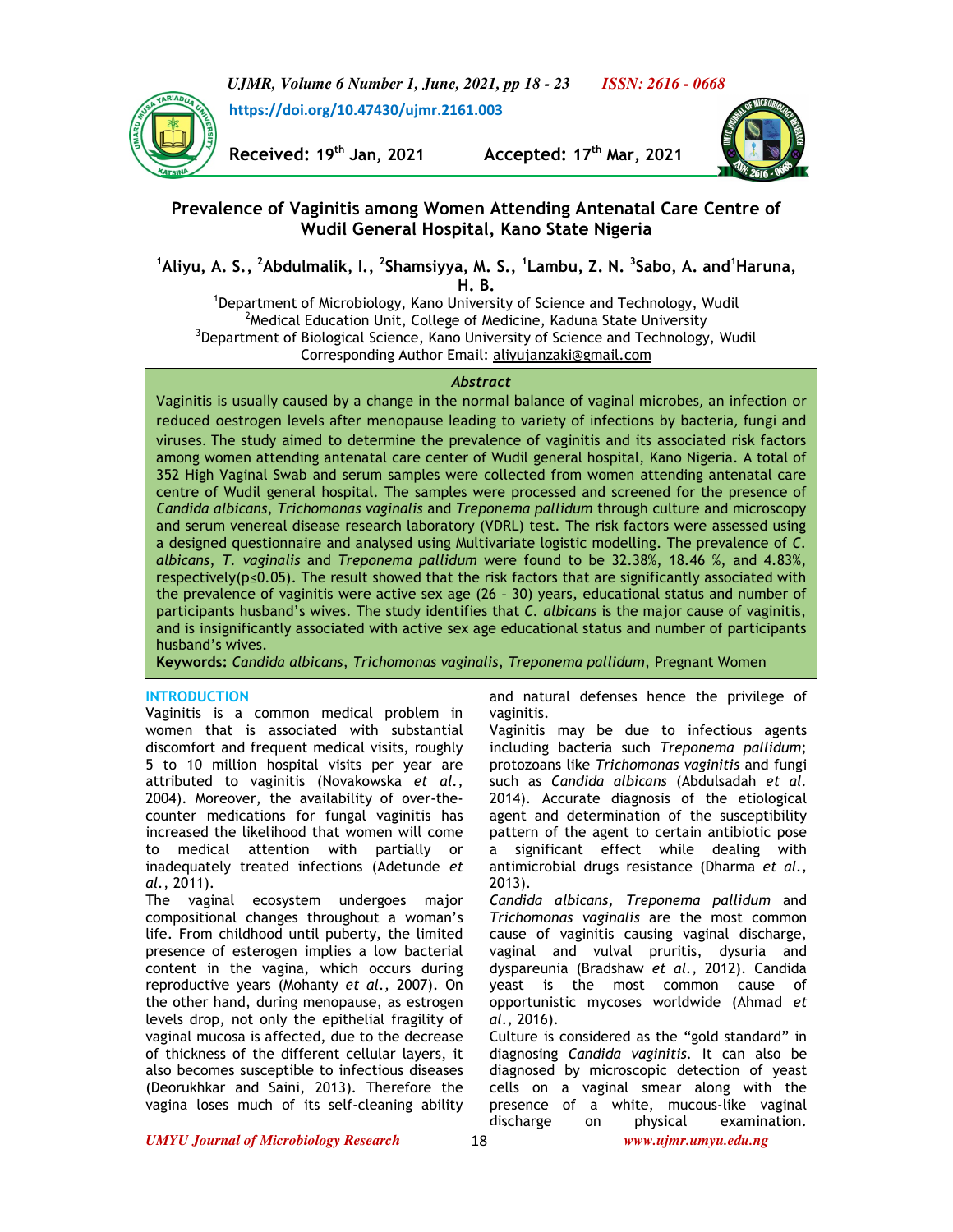Saline or 10% KOH wet mount may show yeast cells and pseudohyphae (Bradshaw *et al.,*  2012). Candida culture is usually done on Sabouraud's dextrose agar and Gram stain of the colony shows gram positive yeast cells. Germ tube test can be used for differentiation of Candida albicans species from nonalbicans species. Candida spp. can also be identified serologically, using specific antisera. DNA probes are also available for Candida spp detection (Dariane *et al.,* 2012).

*Trichomonas vaginitis* is more often difficult to diagnose because of its heterogeneous presentation. Vaginal pH is often more than 4.5. Many cases give a positive amine (KOH) test ("whiff" test). *T. vaginalis* was traditionally diagnosed via a wet mount, in which polymorphonuclear response and a "corkscrew" motility can be observed (Alli *et al.,* 2011). The most common method of diagnosis is by culture. Despite the low cost, culture of trichomonas is not routinely practised in many laboratories. Culture requires Diamond's medium. The In Pouch TV culture system is now found to be a good alternative to traditional culture techniques. Other methods like rapid antigen testing and transcription-mediated amplification are not in widespread use (Kissinger and Adamski, 2013). The presence of *T. vaginalis* can also be diagnosed by direct fluorescent antibody test, enzyme immune assay and PCR.

*Treponema pallidum* is most commonly spread bacteria through sexual activity. It may also be transmitted from mother to baby during pregnancy or at birth, resulting in congenital syphilis (Akinbiyi *et al.,* 2008). Diagnosis is usually made by using blood tests; the bacteria can also be detected using dark field microscopy.

While interventions aiming at promoting safer sex, such as condom use, and vaginitis etiological diagnosis and treatment, in high risk populations are widely accepted and advocated for (Abdulsadah *et al.,* 2014). It's also possible that sexual practices influence *C. albicans* infection, as well as other reproductive tract infections (Gill *et al*., 2011; Ballini *et al.,* 2012). While the requirements for *T. vaginalis* to develop itself in the genital tract vary from those for *C. albicans* and *T. pallidum*, the coexistence of these two or three microorganisms in the genital tract has been discovered in several women (Levi *et al.,* 2011; Lopez-Monteon *et al.,* 2013). There has been no record of this incident in the general hospital in Wudil, as far as we know.

As a result, the aim of this analysis was to evaluate the etiological agent of vaginitis, the rate of incidence, and potential risk factors among Wudil general hospital's female patients.

## **MATERIAL AND METHODS**

Ethical clearance for the study was obtained from Kano state ministry of health. High Vaginal Swab and serum samples were aseptically collected through the assistance of the medical personnel from 352 randomly selected women attending antenatal care centre of Wudil general hospital, Kano.

The samples were aseptically collected using sterile cotton swab stick and venipuncture and labelled appropriately. Patient's information regarding their ages, pregnancy age, educational level and number of participants' husband's wives were documented using questionnaire. Samples collected were immediately transported to the laboratory unit of Wudil general hospital for immediate analysis (Gill *et al.,* 2011; López-Monteon *et al.,* 2013).

### **Identification of** *Trichomonas vaginalis*

The presence of *Trichomonas vaginalis* in the sample was detected using wet mount preparations according to the methods described by Akinbo *et al.* (2017). A small portion of the swab was suspended in one drop of 0.85% physiological saline on a slide and covered with a cover slip. The wet mount preparation was then examined for the characteristic morphology and darting motility under X10and X40 objectives.

#### **Isolation and Identification of** *Candida albicans*

The swab samples were inoculated each on the surface of previously dried Sabouraud dextrose agar plate as described by Uzoh *et al.* (2016). The plates were incubated at room temperature for 48 hours and were examined for white cream colonies characteristic of *Candida* spp. Small inoculum of suspected *Candida* cultures was inoculated into 0.5 ml of human serum in a test tube and was incubated at 37° C for 3hours. After incubation, a loopfull of culture was placed on a glass slide, overlaid with a cover-slip and was then examined microscopically for the presence or absence of germ-tubes. Formation of germ tubes was seen as long tube like projections extending from the yeast cells with no constriction or septa at the point of attachment to the yeast cells. This is a confirmatory test for the identification of *Candida albicans* (Saha *et al.,* 2018).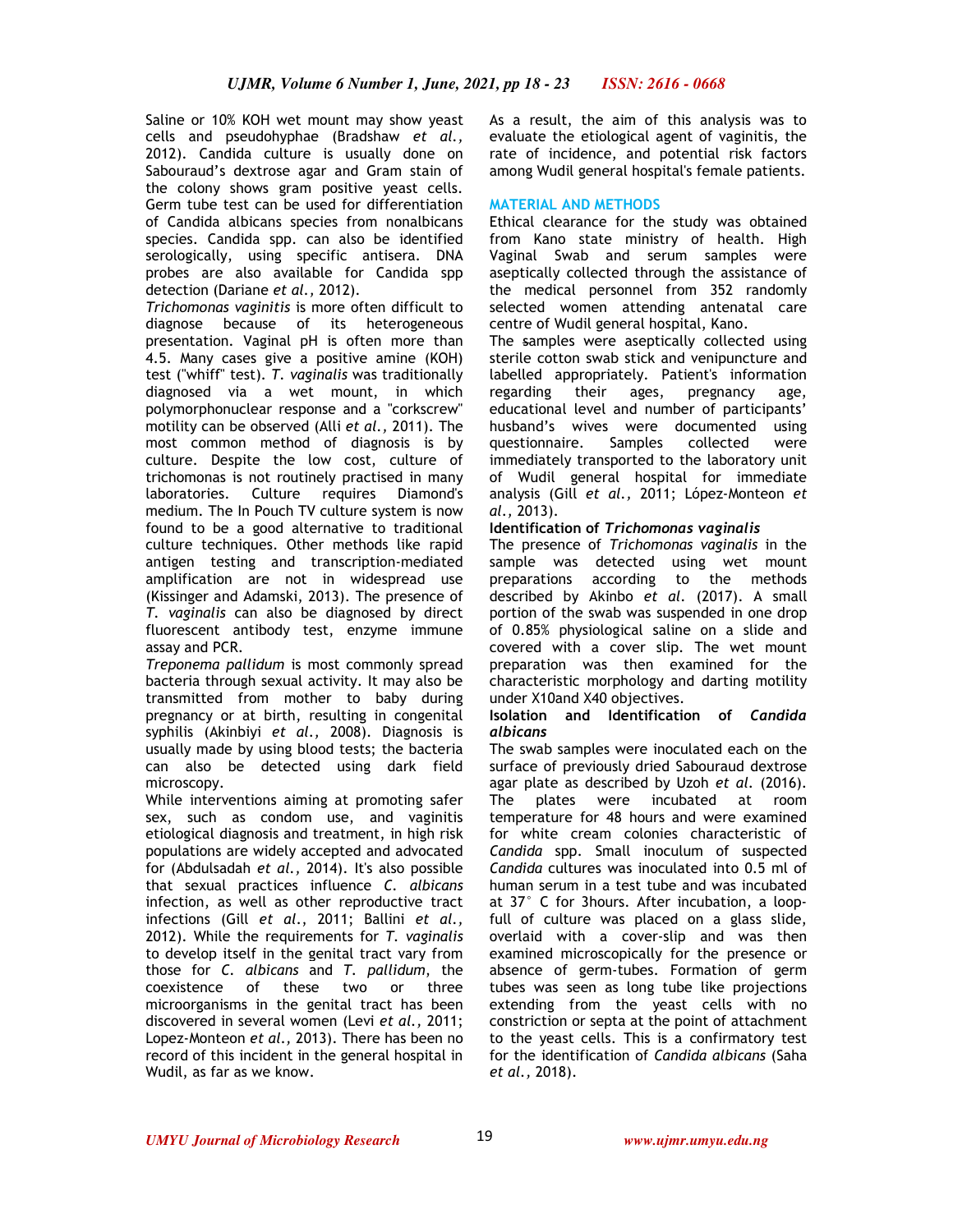**Venereal Diseases Research Laboratory Test for Antibodies/Antigens of** *Treponema pallidum*

The VDRL test was carried out to detect antibodies/antigens of *Treponema pallidum* according to the methods described by Rapikit Neclife, (2019). The blood sample was centrifuge to obtain the serum. Two drops of serum was placed into the sample window using provided disposable dropper. Appearance of two colour line in both control and test region indicated a positive results.

### **RESULTS**

The result of the study revealed that out of the 352 studied samples, 114 (32.38%) were identified as *C. albicans*, 65 (18.46%) as *T. vaginalis* and 17 (04.83%) were *Treponema pallidum* positive (VDRL+) (Table 1).

**TABLE 1: Prevalence of** *C. albicans, T. vaginalis* **and** *T. pallidum***among Women Attending Antenatal Care Centre of Wudil General Hospital**



Findings also shows that age range 26-30 had the highest prevalence rate of 71 (20.17%) of which 41 (11.6%) were identified as *C. albicans*, 23 (6.53) as *T. vaginalis* and 7 (1.99%) *T. pallidum* while least positive prevalence 18 (5.11%) was at age range of 31-35 with 6 (1.70%) for *C. albicans*, 7 (1.99%) *T. vaginalis* and 5 (1.42%) *T. pallidum* (Table 2)

| Age group | No. sampled | No. Positive | C. albicans | T. vaginalis | T. pallidum (%) |
|-----------|-------------|--------------|-------------|--------------|-----------------|
| (years)   |             | (%)          | (%)         | (%)          |                 |
| $16 - 20$ | 81          | 29(8.23)     | 21(5.97)    | 8(2.27)      | 0(0)            |
| $21 - 25$ | 93          | 44 (12.5)    | 28(7.95)    | 13(3.69)     | 3(0.85)         |
| $26 - 30$ | 103         | 71 (20.17)   | 41 (11.65)  | 23(6.53)     | 7(1.99)         |
| $31 - 35$ | 43          | 18(5.11)     | 6(1.70)     | 7(1.99)      | 5(1.42)         |
| >35       | 32          | 34 (9.66)    | 18(5.11)    | 14 (3.98)    | 2(0.57)         |
| Total     | 352         | 196 (55.68)  | 114 (32.38) | 65 (18.46)   | 17 (4.83)       |

**TABLE 2: Prevalence** *C. albicans***,** *T. vaginalis* **and** *T. pallidum* **in Relation to Age** 

Moreover, highest positive prevalence of 83 (23.58%) was among women with none number of co-wives, 54 (15.35%) were identified as *C. albicans,* 23 (6.33%) as *T. vaginalis* and 6 (1.70%) *T. pallidum* whereas category women

with three co-wives revealed the least positive prevalence of 10 (2.84%), 6 (1.70%) were identified as *C. albicans* and 4 (1.14%) as *T. vaginalis* (Table 3).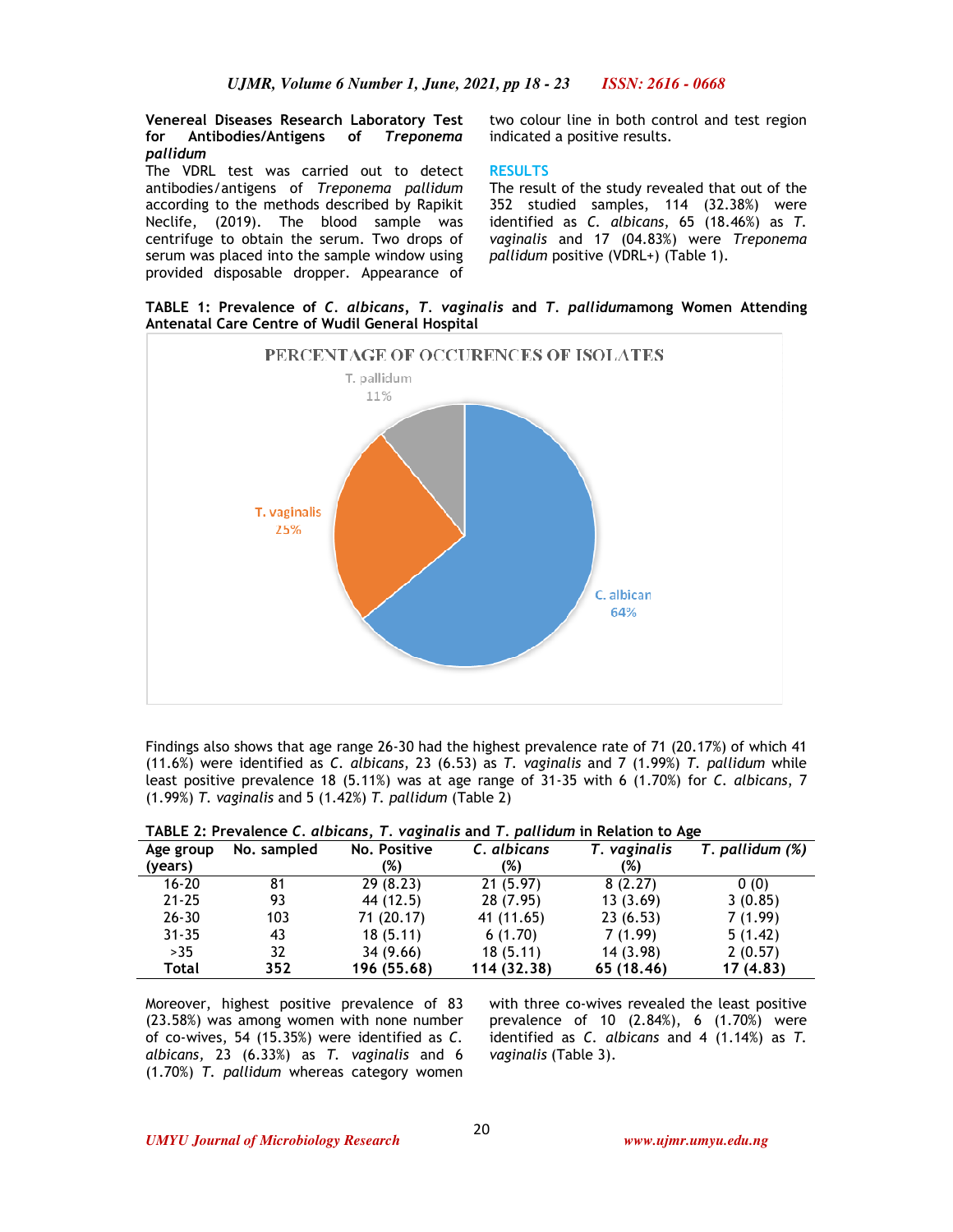| No. of Co-Wives | No. sampled | No. Positive (%) | C. albicans | T. vaginalis (%) | T. pallidum |
|-----------------|-------------|------------------|-------------|------------------|-------------|
|                 | (%)         |                  | (%)         |                  | (%)         |
| None            | 147 (41.76) | 83 (23.58)       | 54 (15.35)  | 23(6.53)         | 6(1.70)     |
| <b>One</b>      | 128 (36.36) | 71 (20.17)       | 35(9.94)    | 27(7.67)         | 9(2.56)     |
| Two             | 59 (16.76)  | 32 (9.09)        | 19(5.39)    | 11(3.12)         | 2(0.57)     |
| Three           | 18(5.11)    | 10(2.84)         | 6(1.70)     | 4(1.14)          | 0(0)        |
| Total           | 352 (100)   | 196 (55.68%)     | 114 (32.38) | 65 (18.46)       | 17 (4.83)   |

**TABLE 3: Prevalence of** *C.albicans, T.vaginalis* **and** *T. Pallidum* **in Relation to Number of Cowives** 

Furthermore, highest positive prevalence of 84 (23.85%) was found among women with secondary education, 47 (13.35%) were identified as *C. albicans*, 26 (7.38%) as *T. vaginalis* and 11 (3.12%) as *T. pallidum*. While women with Islamiyya education has the least

positive prevalence of 20 (5.69%), 11 (3.13%) and 9 (2.56%) (Table 4). Findings also shows the co-prevalence of 53 (15.06%) for *C. albicans* and *T. vaginalis*, 23 (6.53%) for *C. albicans* and *T. pallidum,* 16 (4.55%) for *T. vaginalis* and *T. pallidum* (Table 5).

**TABLE 4: Prevalence of vaginitis in Relation to Educational Status of the Participants** 

| <b>Status</b> | No. sampled (%) | No. Positive (%) | C. albicans (%) | T. vaginalis (%) | T. pallidum(%) |
|---------------|-----------------|------------------|-----------------|------------------|----------------|
| Islamiyya     | 37 (10.51)      | 20 (5.69%)       | 11(3.13)        | 9(2.56)          | 0(0)           |
| Primary       | 118 (33.52)     | 61 (17.32%)      | 41 (11.64)      | 18(5.11)         | 2(0.57)        |
| Secondary     | 151 (42.90)     | 84 (23.85%)      | 47 (13.35)      | 26(7.38)         | 11(3.12)       |
| Tertiary      | 46 (13.07)      | 31(8.81%)        | 15(4.26)        | 12(3.41)         | 4(1.14)        |
| Total         | 352 (100)       | 196 (55.68%)     | 114 (32.38)     | 65 (18.46)       | 17(4.83)       |

**TABLE 5: Co infection OF** *C. albicans, T. vaginalis* **and** *T. pallidum* **among the Participants.** 

| Agents       | Co-infection(%) |  |
|--------------|-----------------|--|
| C. albicans  | 53 (15.06)      |  |
| T. vaginalis |                 |  |
| C. albicans  | 23(6.53)        |  |
| T. pallidum  |                 |  |
| T. vaginalis | 16(4.55)        |  |
| T. pallidum  |                 |  |
| C. albicans  | 0(0)            |  |
| T. vaginalis |                 |  |
| T. pallidum  |                 |  |

# **DISCUSSION**

Result of this study revealed a significant difference between the prevalence of *C. albicans* compared to *T. vaginalis* and *T. Pallidum* at (P<.05) base on the frequency of occurrence. This is line with the study of Alo *et al.,* (2012) in Abakaliki and Aniebue *et al.*  (2018) in Enugu with (43.00%) and (49.53%) all in Nigeria, this is attributed to the nature of tight under wares use in the vaginal area leading to formation of moisture in combination with organic releases that favour the growth and multiplication of *C. albicans* in the area. Less prevalence of *T. pallidum* among the participants was in agreement with the finding

of Bakare *et al.,* (2002) in Ibadan, Dada *et al.,*  (1998) in Lagos, Aboyeji and Nwabuisi, (2003) and that of Taiwo *et al.,* (2006) all in Nigeria who's reported a prevalence range of 0.125% to 4.1%.

The higher percentage prevalence of all the three agent of vaginitis found within the age range of 26 – 30 years agree with the finding of Garba *et al*. (2014) in Nigeria who reported vaginitis to be most prevalent among 26–30 age group (35.8%) and least in >40 years age group (10.5%). This prevalence might be attributed to most active reproductive age group and high sexual exposure.

*UMYU Journal of Microbiology Research www.ujmr.umyu.edu.ng*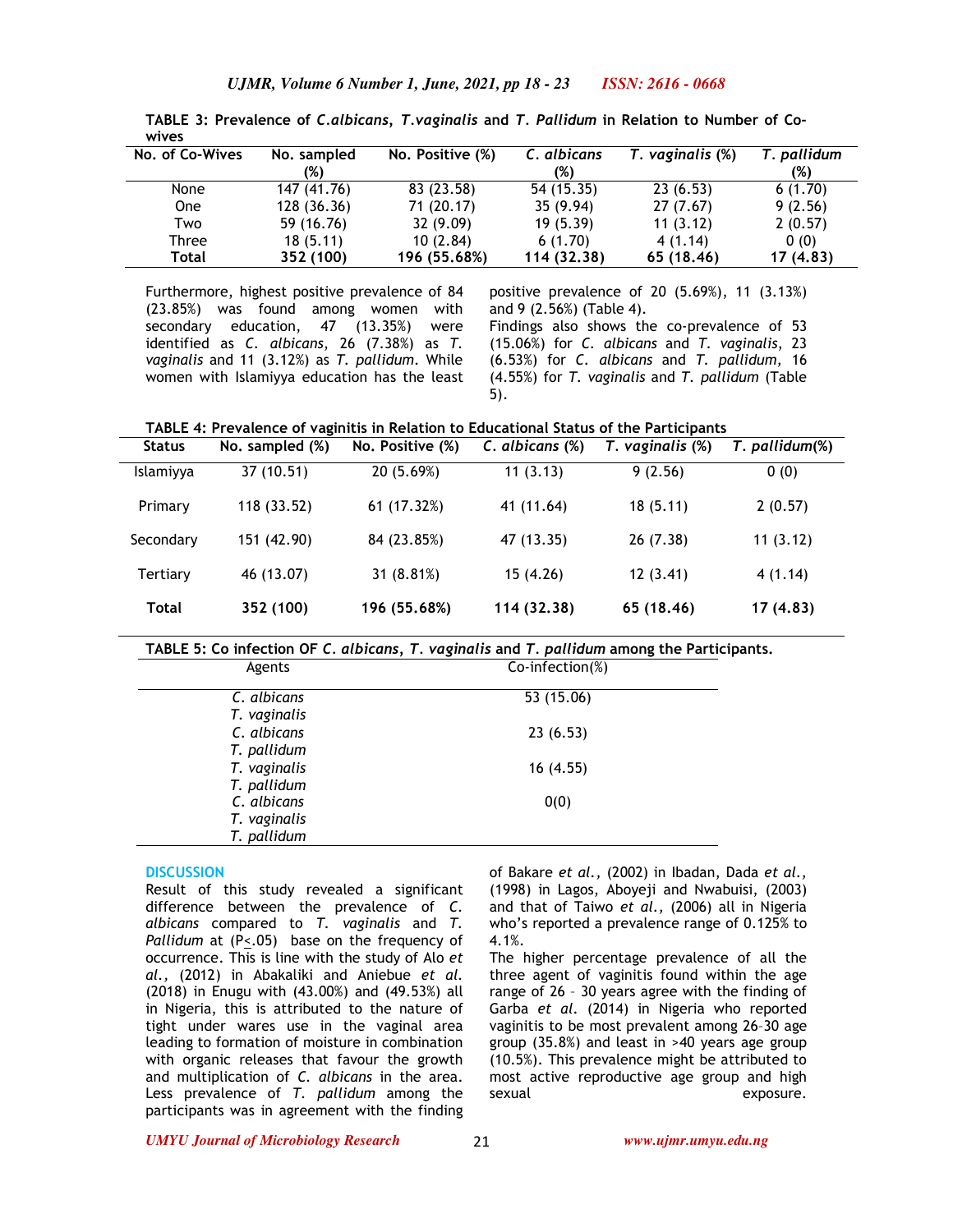Throughout this period, the ovary produces excessive amount of estrogen, which favours the growth of microbes by maintaining the acidic pH in the vagina and enhancing the yeast adherence to vaginal epithelial cells (Adetunde *et al*. 2011). This also explains why there is lower prevalence at age 45years and above.

The higher prevalence of *C. albicans* among tho se without a partner could be due to their lifest yle rather than cross infection, as one would pr edict given the higher prevalence of *T. vaginali s* and *T. pallidum* among those with one partne r.

Correspondingly, women with secondary educational level had the highest vaginitis prevalence of 23.85% which differs from Ibrahim *et al.* (2014), who recorded the highest prevalence of 54% in those with primary education in Maiduguri, Nigeria. The low economic status, lack of education, lack of a female consultant at the health service center, hesitance to approach medical service, and sociocultural structure might be the cause of higher prevalence of vaginitis among less educated women while life style is the major cause of higher prevalence in educated women. Correlation of *C. albicans* and *T. vaginalis* coinfection shows a prevalence of co-infection of 53(15.06%). This high rate of co-infection

### **REFRENCES**

- Abdulsadah, A. R., Russu, W. and Kadhim, H. S. (2014). Prospective study of *Trichomonas vaginalis* infection. *Sch. J. App. Med Sci*. 2(1): 455-460.
- Aboyeji, A. P. and Nwabuisi, C., J. (2003). Prevalence of sexually transmitted diseases among pregnant women in Ilorin, Nigeria. *Journal of Obstet Gynaecol*. 2(3): 637–9.
- Adetunde, L. A., Glover, R. K. L. and Awo, O. (2011). The Investigation of *Candida albicans* infections among teenagers (between the ages of 13-19) reporting at the Tamale Teaching Hospital (TTH) with vaginal discharge problems. *International Journal of Research in Environmental Science and Technology*4: 47-51.
- Ahmad, M. M., Yahaya, G., Shu'aibu, I., Abdullahi, I. (2016). Urinary tract infections among female patients attending Birnin Kudu General Hospital, Jigawa, Nigeria. *Dutse Journal of Pure and Applied Sciences*2(1): 166-170.
- Akinbiyi, A. A., Watson, R. and Feyi-Waboso, P. (2008). Prevalence of *Candida albicans* and bacterial vaginosis in asymptomatic pregnant women in South Yorkshire,

recorded in this work is lower than that observed by Alo *et al.,* (2012) and (2016) who recorded a high prevalence co-infection rate of (43.00%) and (32.14%) in Abakaliki and Ebonyi respectively. Also correlation of *C. albicans* and Syphilis co-infection shows a prevalence of coinfection of 23(6.06%)

#### **CONCLUSION**

*C. albicans* was the major etiological agent of vaginitis isolated in this study followed by *T. vaginalis* and to a lesser effect *T. pallidum.* Coinfections of *C. albicans* with *T. Vaginalis* were high compared to other possible co-infection and no case of co-infection with both the three agents recorded. Since high prevalence were noticed within the age (26 – 30) when one is very sexually active, which concurs with the utmost of one's reproductive life, there is need for a quick and rapid cognizance campaign for infection prevention and control as this will lead to barrenness, fatal wastage and even divorce if left untreated. The low economic status, lack of hygiene education, lack of a female consultant at the health service center, hesitance to approach medical service, and sociocultural structure were the predisposing factors for vaginitis in the study area.

> United Kingdom. *Archives of Gynecology and Obstetrics*27(8): 463- 464.

- Akinbo, F. O., Mokobia, C. N. and Ande, A. B. (2017). Prevalence of trichomoniasis among pregnant women in Benin City. *Sahel Med J* 20: 67-71.
- Alli, J., Okonko, I., Odu, N., Kolade, A. and Nwanze, J. (2011). Detection and prevalence of *Candida* isolates among patients in Ibadan, Nigeria. *Journal of Microbiology and Biotechnology Research*1(3): 176-184.
- Alo, M. N., Anyim, C., Onyebuchi, A. K., Okonkwo, E. C. (2012). Prevalence of asymptomatic Co-Infection of Candidiasis and Vaginal Trichomoniasis among Pregnant Women in Abakaliki, South-Eastern Nigeria.*Journal of Natural Sciences Research*2: 87-91.
- Aniebue, U. U., Nwankwo, T. O. and Nwafor, M. I. (2018). Vulvovaginal candidiasis in reproductive age women in Enugu Nigeria, clinical versus laboratoryassisted diagnosis. *Niger J Clin* 21(10): 17-22.
- Anuradha, M.C. Joanna, K. and Praveena, M. (2015). Prevalence of Trichomonas vaginalis Infection in Women of